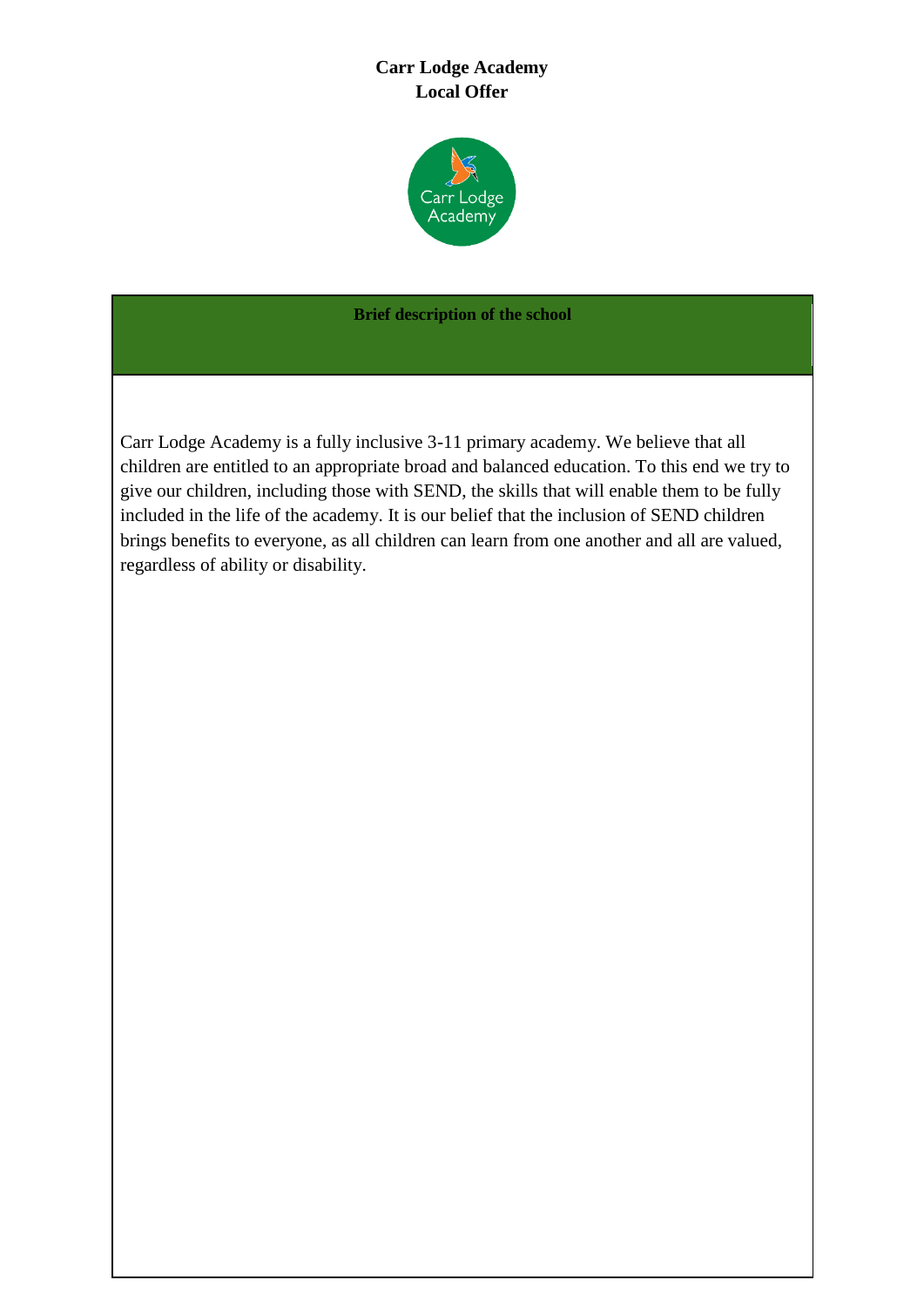In Early Years Foundation stage (EYFS) information is sought r/e special needs from the parents of a particular child or a previous setting. Where a child appears to be behind expected levels, or where a child's progress gives cause for concern, Foundation Stage staff along with the SENCO and parents will consider all the information about the child's learning and development from within and beyond the setting, from formal checks, from EYFS observations and from any more detailed assessment of the child's needs. From within the setting information on a child's progress in communication and language, physical development and personal, social and emotional development will be considered.

Where any specialist advice has been sought from beyond the setting, this will also inform decisions about whether or not a child has SEND. All the information will be brought together with the observations of parents and considered with them.

A delay in learning and development in the early years may or may not indicate that a child has SEND, that is, that they have a learning difficulty or disability that calls for special educational provision. Equally, difficult or withdrawn behaviour does not necessarily mean that a child has SEND. However, where there are concerns, there should be an assessment to determine whether there are any causal factors such as an underlying learning or communication difficulty. If it is thought housing, family or other domestic circumstances may be contributing to the presenting behaviour, a multi-agency approach, supported by the use of approaches such as the Early Help Assessment, should be adopted.

Identifying and assessing SEND for young children whose first language is not English requires particular care. Early Years practitioners should look carefully at all aspects of a child's learning and development to establish whether any delay is related to learning English as an additional language or if it arises from SEND. Difficulties related solely to learning English as an additional language are not SEND.

All concerns are discussed with parents and a joint plan of action agreed. This joint plan of action sometimes takes the form of a Support Plan. Teachers refer closely to the SEND Code of Practice, July 2014.

As the child moves through academy any action taken/support given with regard to SEND is recorded and kept in the child's file & SEND folder if necessary.

If initial concerns have been expressed about a child, the class teacher and SENCO make a joint decision about placing the child on the SEND Register.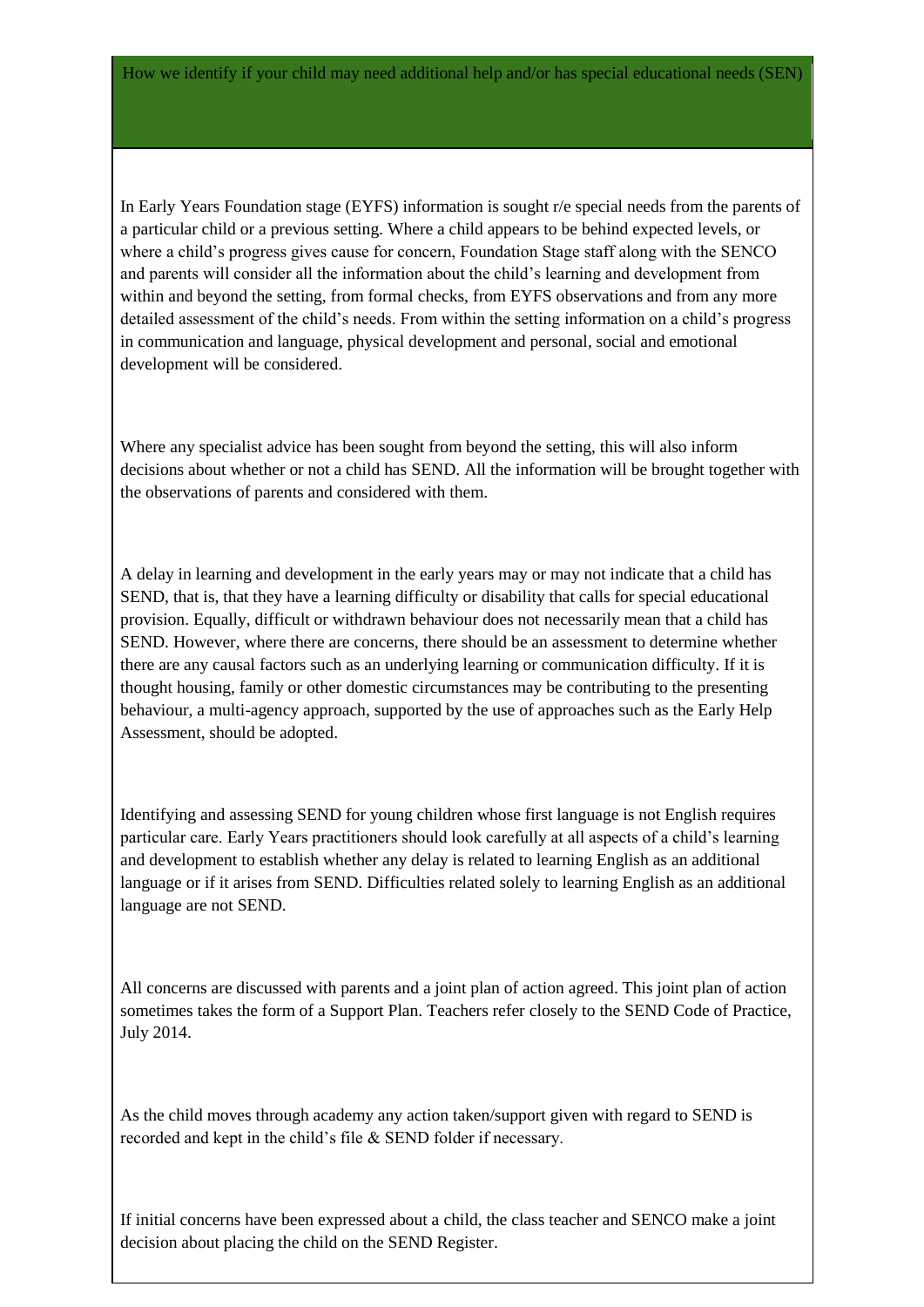## How we involve parents and carers in meeting the needs of their child and in whole school developments

At Carr Lodge Academy we:

• Hold statutory annual review meetings for those students with an Education Health Care Plan

• Hold regularly monitoring and review meetings for children with WAVE 2 or above SEND needs

- Attend meetings with transition schools to further address the needs of pupils with SEND
- Attend Team Around the Child/Multi-agency meeting as appropriate
- Hold twice yearly parent consultation meetings

• Communication systems are put in place where necessary to support home-school communication for children with additional needs.

## How we will involve your child in the planning and review of their support

At Carr Lodge Academy we promote pupil voice in decision making around the support and education of our children. At an age-appropriate level we will include the child in planning, monitoring and reviewing their educational provide including:

Discussions around individual targets

Discussions around use of additional support and resources

Include the child in discussions with outside agencies including: Hearing/Visually Impaired Service, Educational Psychology, Occupational Therapy, CAMHS, etc

Discussions with the SENCo

Attending My Support Plan and Education, Health and Care Plan meetings as appropriate.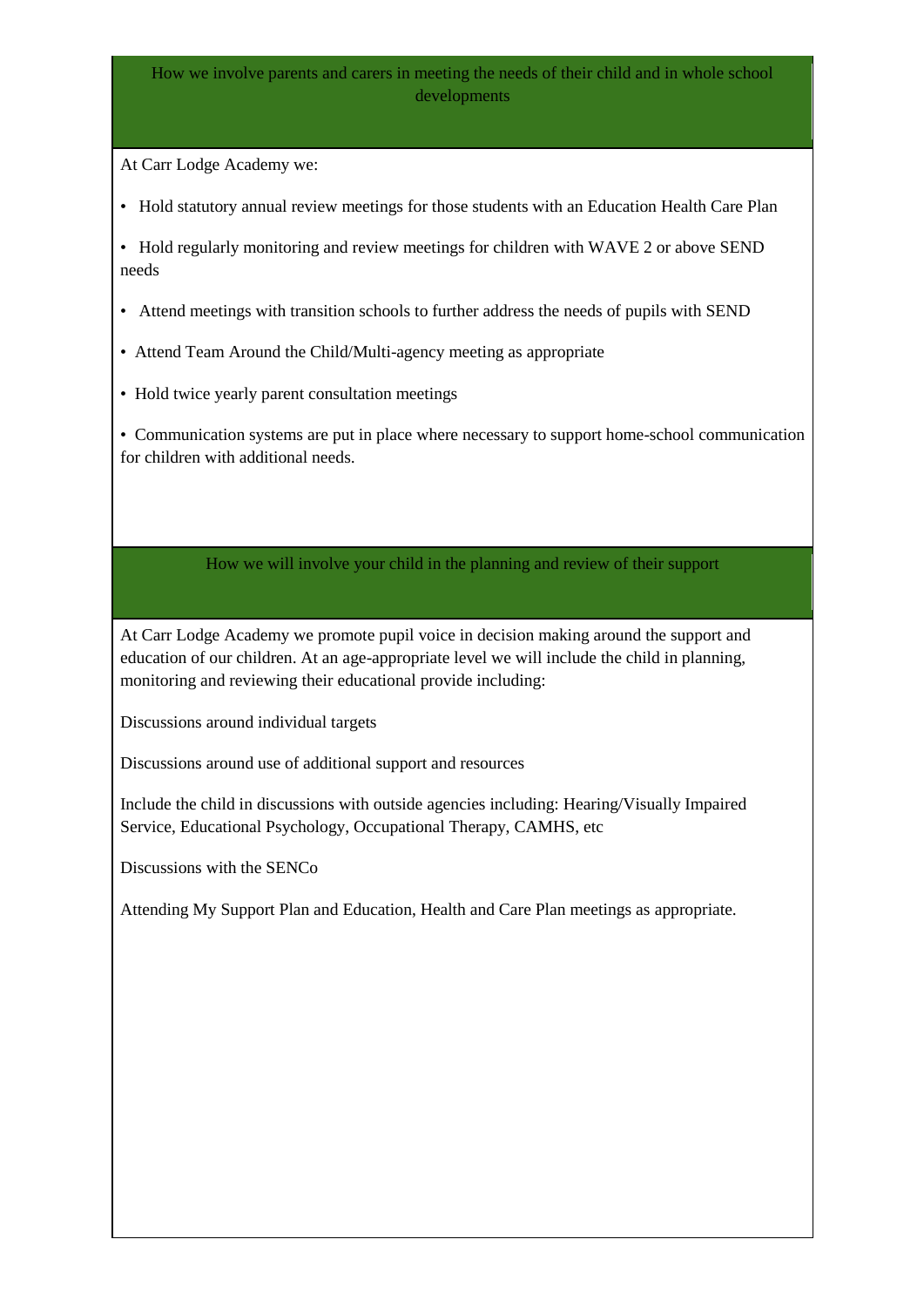All pupils should have access to a broad and balanced curriculum. Teachers set high expectations for every pupil, whatever their prior attainment. Teachers use appropriate assessment to set targets which are deliberately ambitious. Potential areas of difficulty are identified and addressed at the outset. Lessons are planned to address potential areas of difficulty and to remove barriers to pupil's achievement. Planning will mean that pupils with SEN and Disabilities will be able to study the full National Curriculum in order to achieve this the teacher may need to prepare additional support including specific resources, prior intervention and adult guidance as appropriate.

The school will support your child through a clear joint plan of action this sometimes takes the form of a 'Learning Support Page. A 'Learning Support Page' outlines the support and strategies used with your child in order to meet their needs. This is shared with all adults in school through regular Special Educational Needs meetings, Staff Meeting and daily team briefings

Teachers refer closely to the SEND Code of Practice, July 2014. As the child moves through school any action taken/support given with regard to SEND is recorded and kept in the child's file  $\&$ SEND folder if necessary.

If initial concerns have been expressed about a child, the class teacher and SENCO make a joint decision about placing the child on the SEND Register. (We also maintain a separate Medical Needs Register).

Academic progress against the National Curriculum age related expectations is monitored on a termly basis by the Senior Leadership Team however a Learning Support Page can be monitored as frequently or infrequently as all parties involved feel necessary.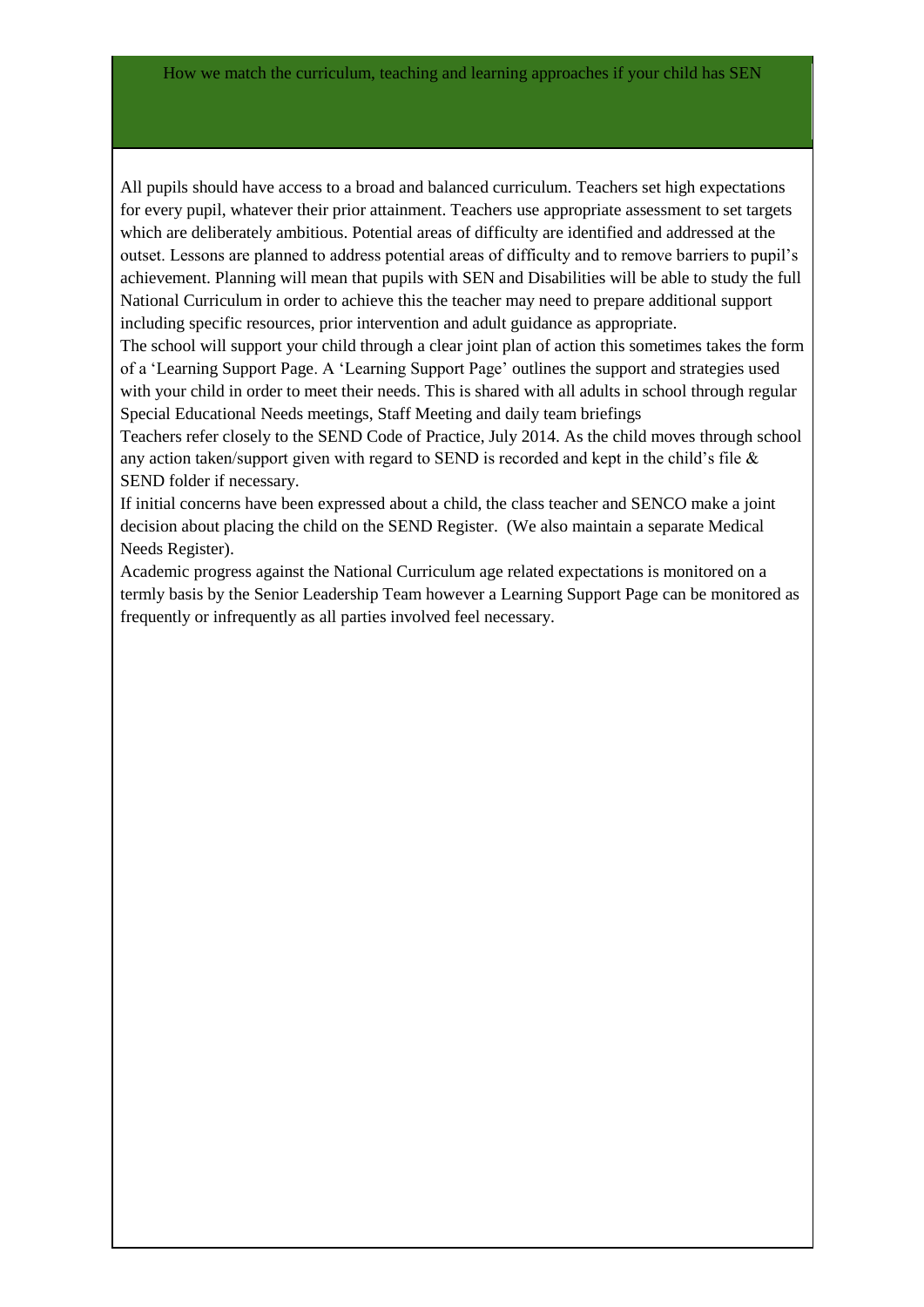#### How we provide additional support if your child has learning needs

The school adopts the levels of intervention as described in the SEND Code of Practice, July 2014. The Code of Practice advocates a graduated response to meeting pupils' needs. When they are identified as having SEND, the school will intervene through. These are often described as Waves of intervention:

WAVE 1: Quality first teaching through differentiation in English and Maths lessons.

WAVE 2: Small group support for those pupils who are achieving below age expected levels.

WAVE 3: Focused, individualised programmes for pupils working well below age expectation.

Wave 2- (Intervention)

Intervention is characterized by interventions that are different from or additional to the normal differentiated curriculum. Wave 2 intervention can be triggered through concern, supplemented by evidence that, despite receiving differentiated teaching, pupils:

- Make little or no progress
- Demonstrate difficulty in developing Reading, Writing or Mathematics skills
- Show persistent emotional/behavioural difficulties which are not affected by behaviour management strategies
- Have sensory/physical problems, and make little progress despite the provision of specialist equipment
- Experience communication and/or interaction problems and make little or no progress despite experiencing a differentiated curriculum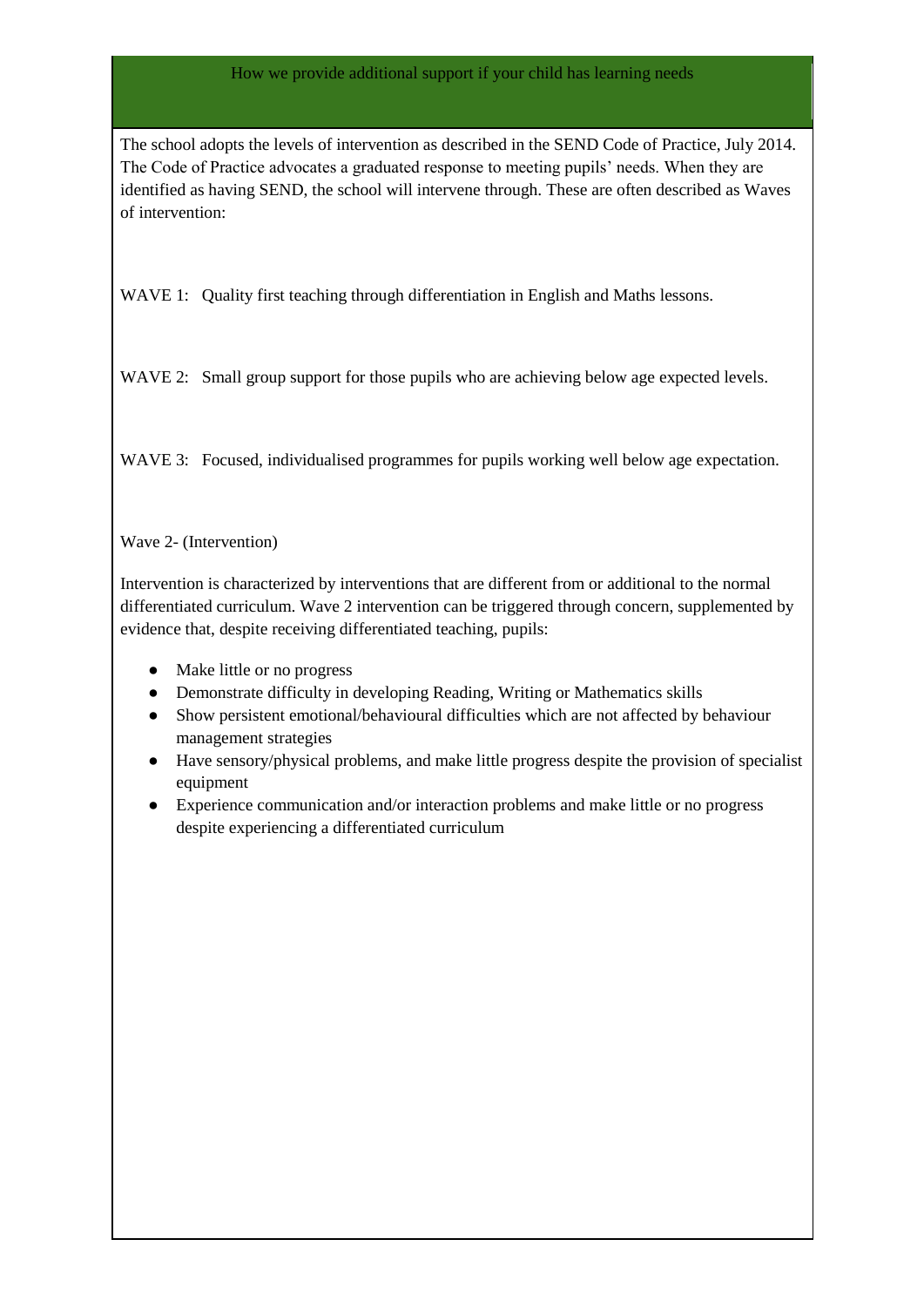How we provide additional support if your child has social and communication needs

Personalised My Support Plan outlining needs. All staff follow guidance and training from the ASCETs Team.

We use the following strategies and programs:

- Socially Speaking Intervention
- Time to Talk Intervention
- Zoned Areas of the classroom and playground to provide 'secure spaces' for children
- Visual Time Table
- Makaton

How we provide additional support if your child has physical, sensory and/or medical needs

Children with physical, sensory or medical needs will have a personalised plan that has been created with school, home and all relevant outside agencies to tailor support for the child. As these needs can be so specific we would always ensure we create a bespoke package of care that is regularly reviewed.

### How we provide help to support your child's emotional health and well being

Carr Lodge Academy provides a 'bespoke' approach to providing emotional health and wellbeing support for children with SEND.

This has been done through practice such as:

- Thrive
- Lego Therapy
- Mentoring e.g Horizons and Play for Purpose
- It is the responsibility of the SENCO, with support of class teacher and parents, to provide an alternative Behaviour Plan, where the behaviour policy can not meet the needs of the child
- We refer to outside agencies such as Behaviour Support and Child and Adolescent Mental Health Service where appropriate
- We attend Team Around the Child and Common Assessment Framework Meetings at an appropriate location for all parties
- We follow safeguarding and child protection procedures
- We adapt a clear line of communication and reporting between all staff and the SENCO.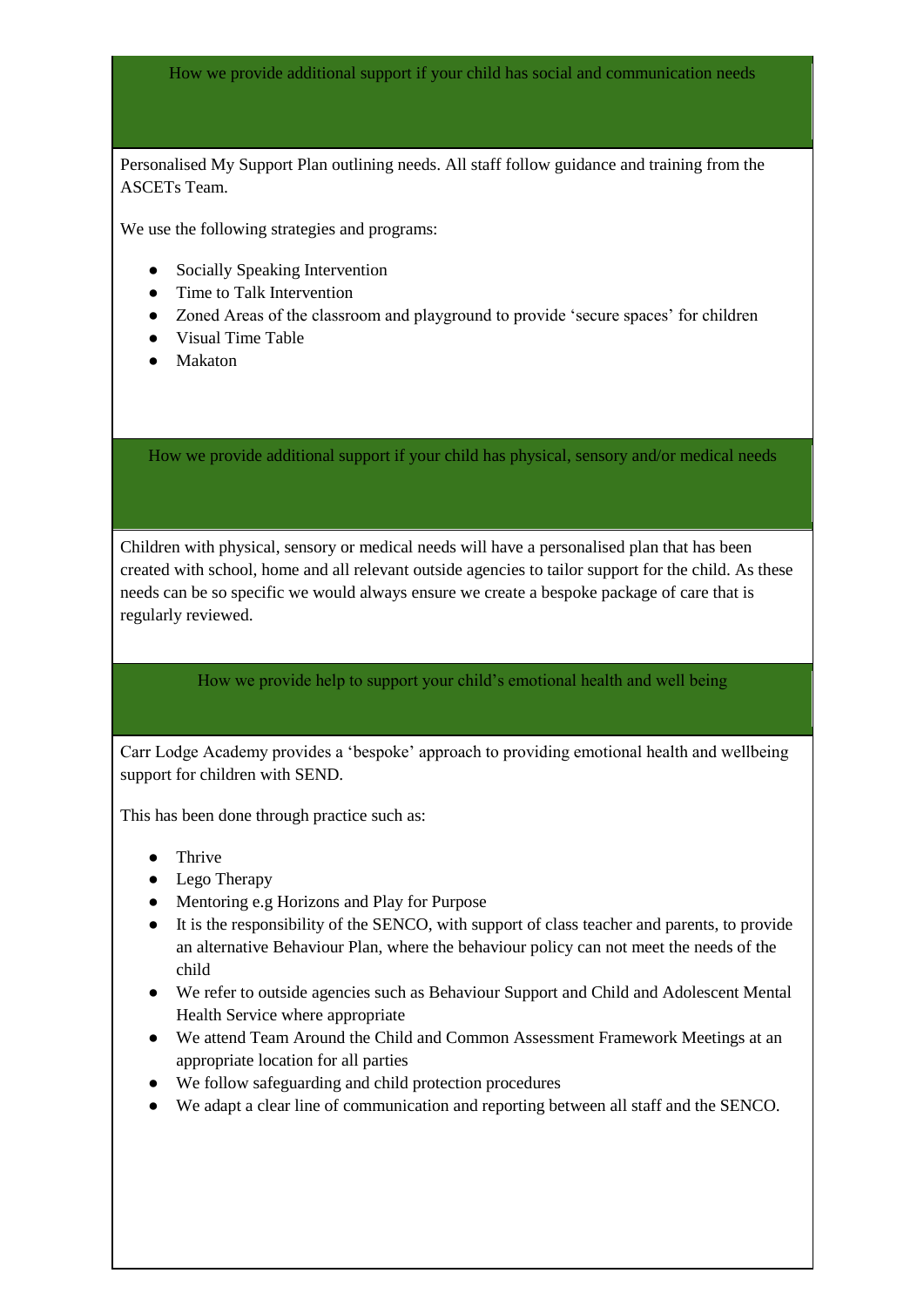Promotion of meaningful inclusion for all children;

Provision of the least restrictive/most enabling environment for all children;

Cooperative planning and sharing of skills and strategies among all adults, to promote success for all children;

A visual timetable;

the use of task cards or work folders with step by step instructions and visual prompts;

the use of a basket system for getting and putting away work;

Support staff to work with a whole group of children not 1:1 with a particular child as much as possible.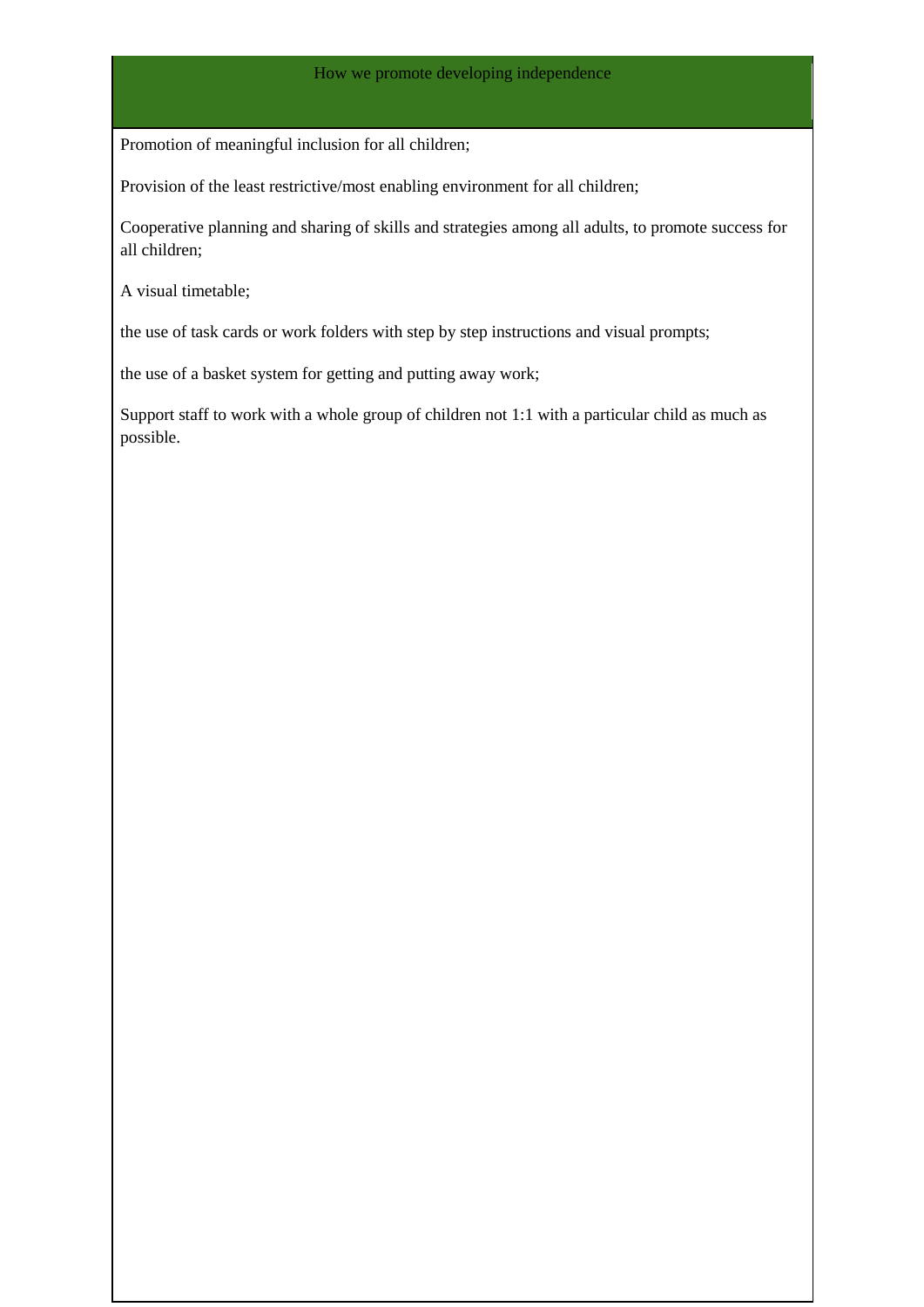How we measure and review your child's progress against their targets and longer term outcomes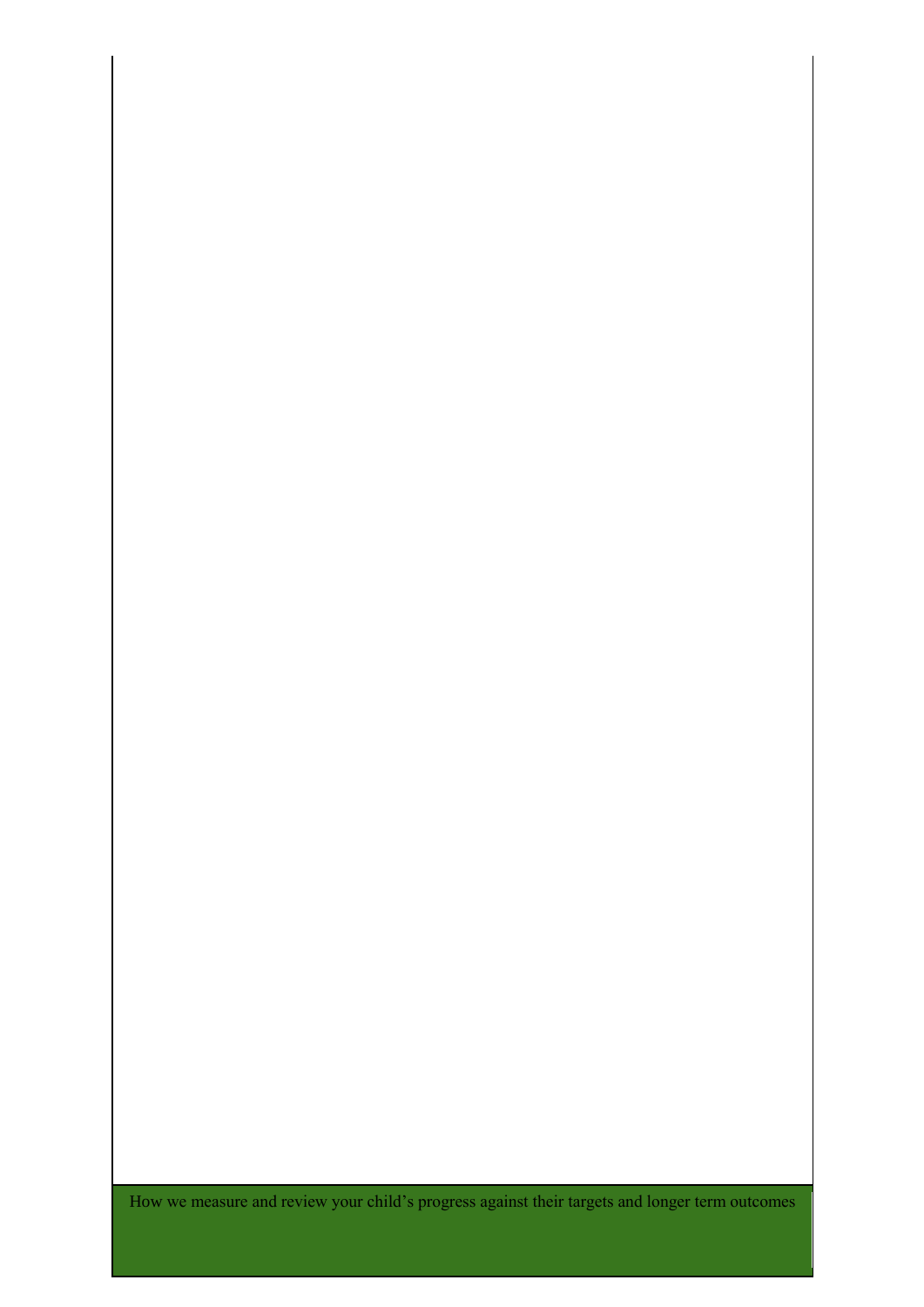All children throughout the school are monitored regularly to ensure they continue to access the curriculum successfully and to help early identification of any area of concern. A range of evidence is collected through the usual assessment and monitoring arrangements, as well as regular formal discussions between the SENCo and the class teachers. For children with SEND progress can be monitored in relation to their additional needs this may be fortnightly, monthly or half termly.

The school adopts the levels of intervention as described in the SEND Code of Practice, July 2014. The Code of Practice advocates a graduated response to meeting pupils' needs. When they are identified as having SEND, the school will intervene through. These are often described as Waves of intervention:

WAVE 1: Quality first teaching through differentiation in English and Maths lessons.

WAVE 2: Small group support for those pupils who are achieving below age expected levels.

WAVE 3: Focused, individualised programmes for pupils working well below age expectation.

Wave 2- (Intervention)

Intervention is characterized by interventions that are different from or additional to the normal differentiated curriculum. Wave 2 intervention can be triggered through concern, supplemented by evidence that, despite receiving differentiated teaching, pupils:

Make little or no progress

Demonstrate difficulty in developing Reading, Writing or Mathematics skills

Show persistent emotional/behavioural difficulties which are not affected by behaviour management strategies

Have sensory/physical problems, and make little progress despite the provision of specialist equipment

Experience communication and/or interaction problems and make little or no progress despite experiencing a differentiated curriculum

The child is working below age related expectations.

## **Support Plans & Learning Support Pages**

If the school decides, after consultation with parents, that a pupil requires further support in addition to good quality first teaching and interventions to make progress, the SENCO, in collaboration with teachers, will support the assessment of the pupil and have an input in planning future support. The class teacher will remain responsible for planning and delivering individualised programmes. Parents will be closely informed of the action and results. At this stage there may also be involvement of external services. Placement of a pupil at this level will be made by the SENCO after full consultation with Class Teacher and Parents. External support services will advise on targets and provide specialist input to the support process. The circumstance under which we would begin a Support Plan are:

- Still makes little or no progress in specific areas over a long period
- Continues to work at National Curriculum levels considerably lower than
- expected for a pupil at a similar age
- Continues to experience difficulty in developing Literacy/Numeracy skills
- Has emotional/behavioural problems that substantially impede their learning
- Has sensory or physical needs requiring additional specialist equipment or visits/advice from specialists.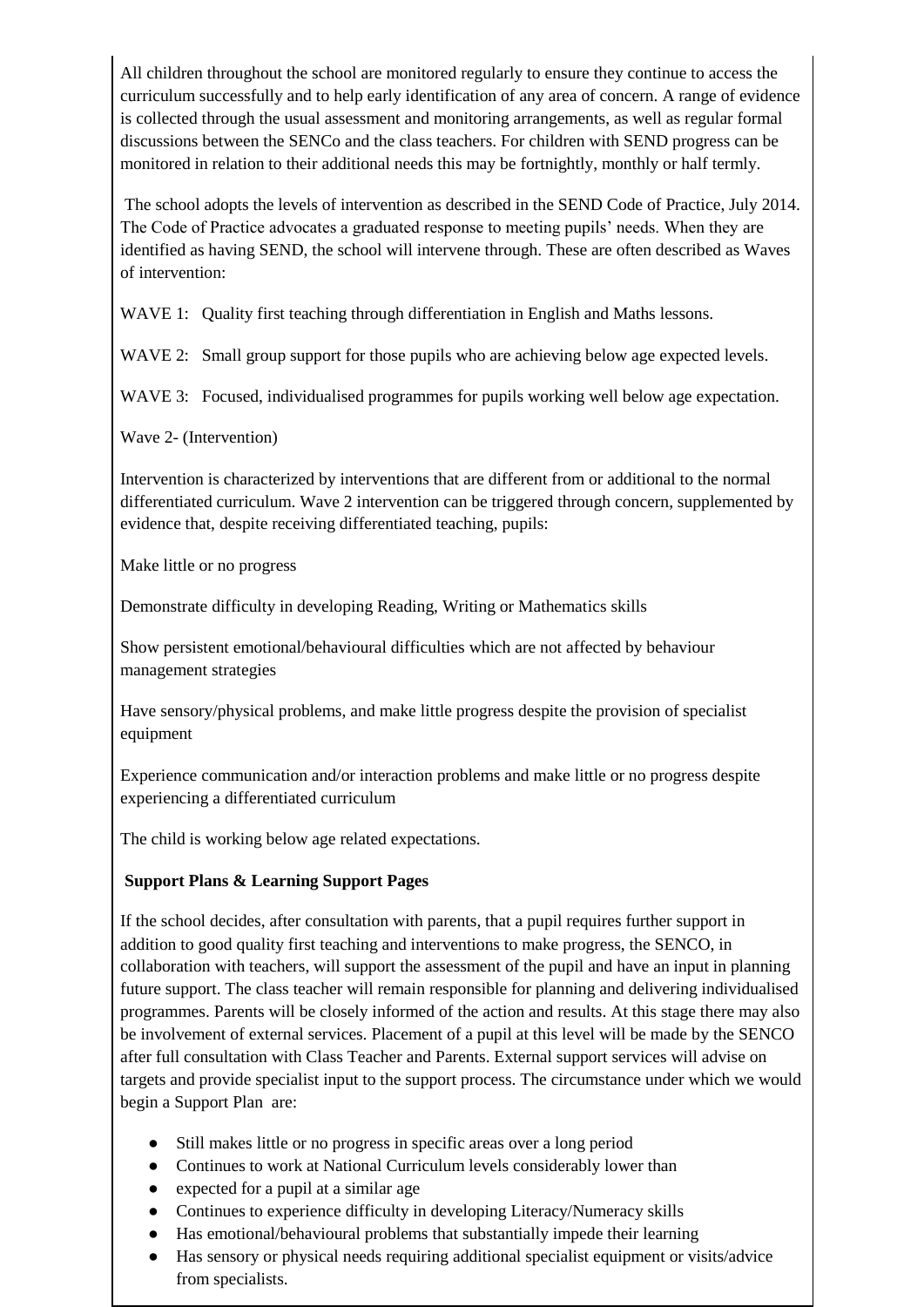● Has communication or interaction problems that impede the development of social relationships, thus presenting barriers to learning

Parental consent is sought before any external agencies are involved. Each child is supported by teacher or TA and a Learning Support Page is written.

### **Education Health and Care Plans**

"Needs Led Not Diagnosis Led"

Where, despite having taken relevant and purposeful action to identify, assess and meet the SEND of the child, the child has not made expected progress, we or the child's parents will consider requesting an Education, Health and Care needs assessment. The school will have the following information available to show the SEN Support given:

- The interventions at Wave 2
- Current and past Learning Support Pages
- Information on the pupil's health and relevant medical history
- Assessment information (including National Curriculum levels if appropriate)
- Other relevant assessments & reports from external agencies
- The views of parents
- Where possible, the views of the pupil

An Education, Health and Care Plan will normally be provided where the LA considers the pupil requires provision beyond what the school can currently offer. However, the school recognises that a request for assessment does not necessarily lead to an Education, Health and Care Plan or increase in financial provision.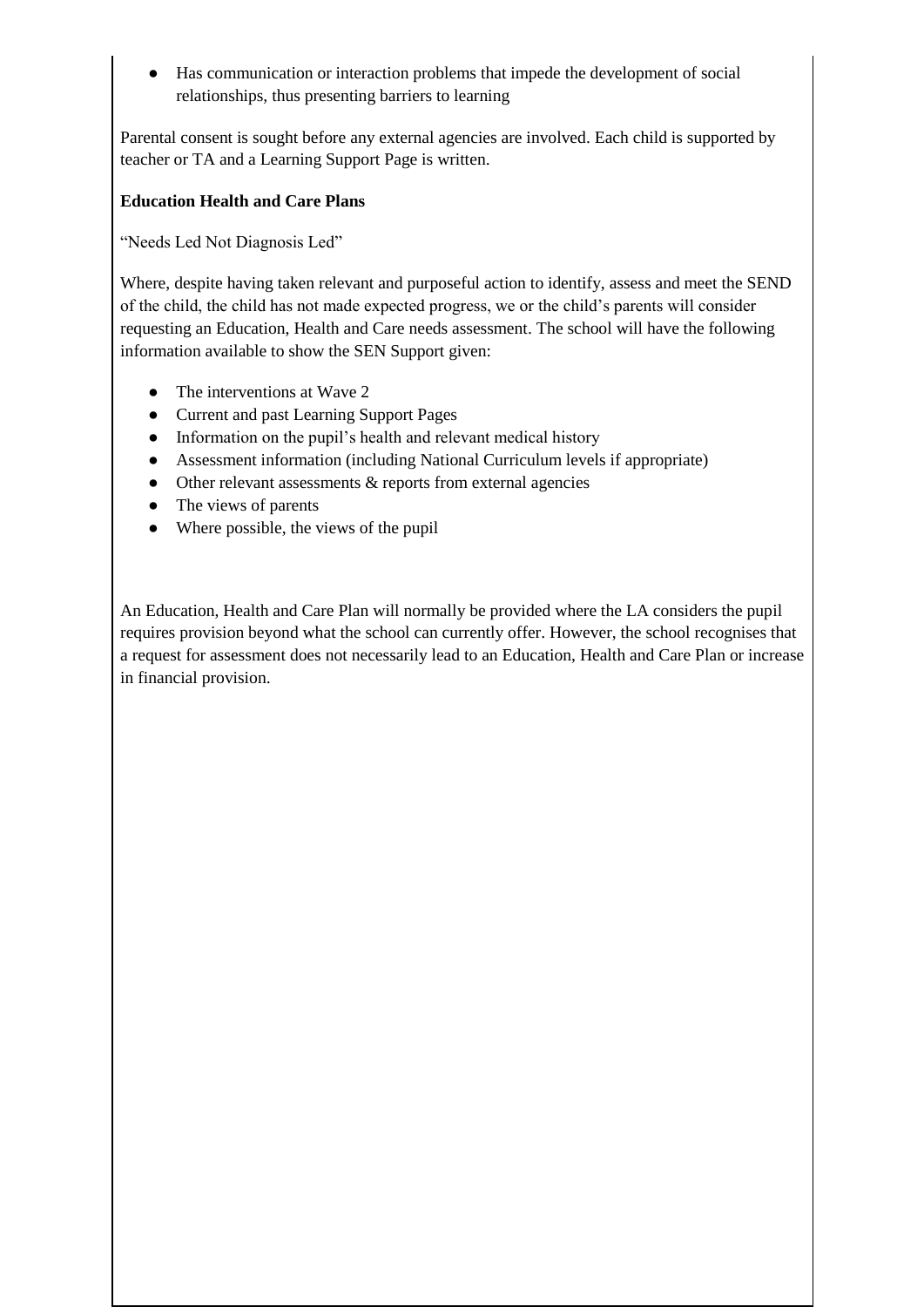### How we adapt the learning environment and ensure that our school facilities are safe and welcoming to children with SEND

The SENCO alongside appropriate staff will identify students that require 'additional to' and 'different from' provision and makes appropriate adaptations and arrangements to meet these needs.

The academy has the following facilities: wheelchair access, disabled toilet, changing facilities, showers, easy access for taxis/other transport.

### How we include children with SEND in the life of our school

We aim, through inclusion, to promote respect and understanding for all pupils regardless of ability or disability. We expect that all our children will benefit from a policy of inclusion; that children will realise that there are others with special needs different to their own and that these children are equal members of our academy. Conversely we consider it important that all our pupils (including those with special educational needs) feel themselves to be equal members of our academy. To this end we promote considering other children as role models. We encourage all the children to have high aspirations for themselves and to have pride in their achievements. This is reinforced by private recognition and public celebration of achievements. Integration is achieved practically by differentiation in the classroom, by specific arrangements for individual children at playtimes, mealtimes and when moving around academy. There is a whole academy response towards some children when this is considered appropriate.

How we ensure that all our staff are trained and supported to meet a wide range of children's needs

All staff are trained in basic awareness of SEN and early identification through outside agency work e.g. ASCETS and the SENCO.

Where children have a specific need we ensure staff in school have received specialist training so they understand how best to care for that child.

We have staff trained in:

- Speech and Language Therapy
- Gross and Fine Motor Skill Programs
- Makaton
- Physiotherapy
- First Aid
- Thrive
- Horizons
- Lego Therapy
- Administering Medicines
- Epi-Pen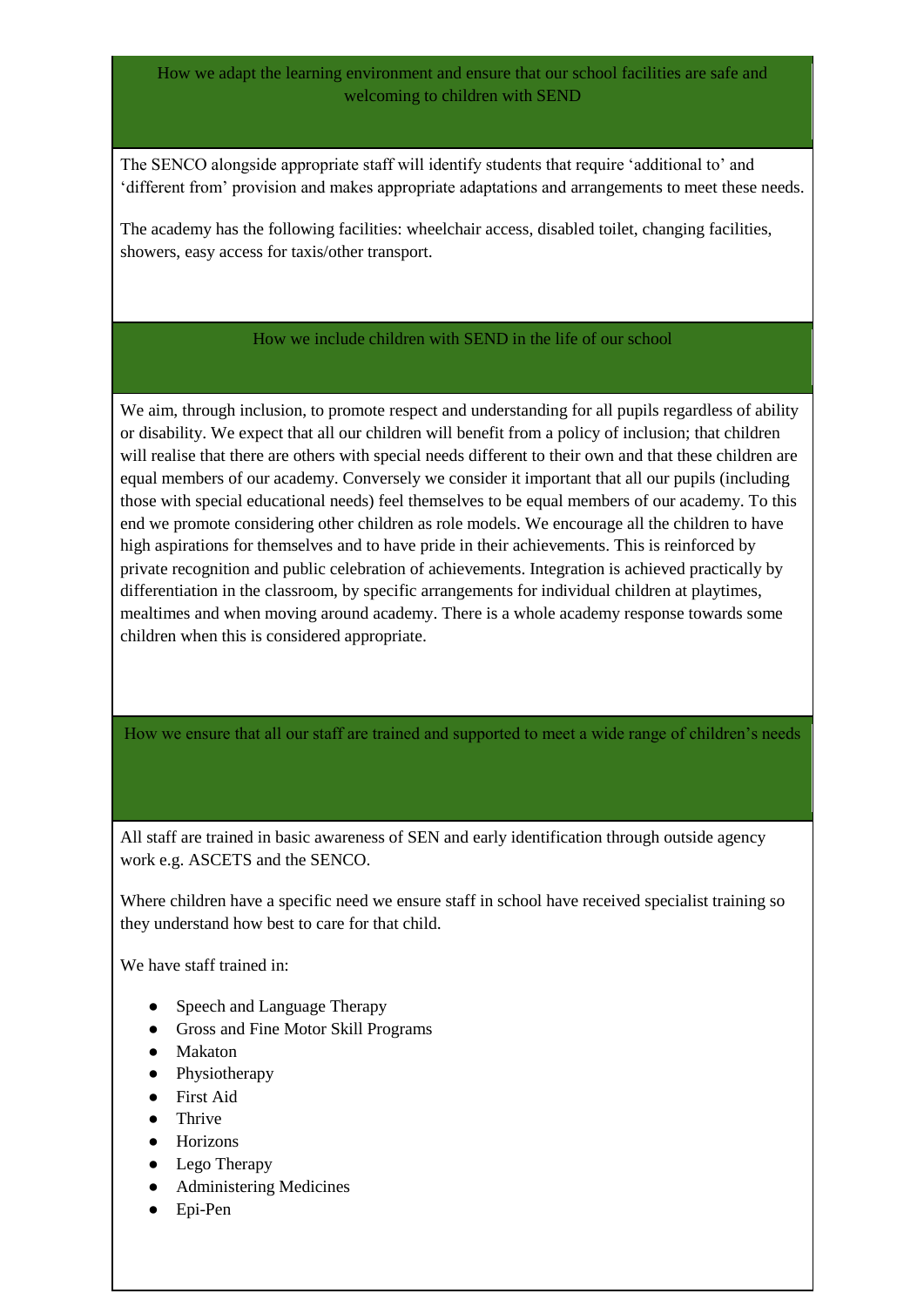External support and expertise we can call upon to help us to meet children's needs

Carr Lodge Academy is building a good network of support through the local authority, pyramid schools and social care and health services including:

- Educational Psychology Service
- Occupational Therapy
- Physiotherapy
- NHS School Nursing Service
- Social Care
- Visual Impairment Service
- Hearing Impairment Service
- Speech and Language Therapy
- Autism/Communications Team
- Families First/Safer Families Service
- Early Help Hub
- CAMHs

#### How we prepare children to join our school

We prepare children for joining Carr Lodge through visits to both the home and in their current setting so we get an opportunity to observe the child in their current environment.

We offer taster sessions to children to come spend time at Carr Lodge, before they start, where they can meet the adults and children they will be in class with.

Children and their parents are also able to see a wealth of information on our website to help support transition such as timings of the day, curriculum, reward systems, examples of learning and news.

#### How we prepare children to move on from our school

In preparation for a child moving to another school from Carr Lodge we ensure we have met with the new school to give them up to date information on the child and their needs.

The child is given the opportunity to go on visits to their new school with a member of staff from Carr Lodge if they feel more comfortable with a familiar face. We can also do work back in school to support the child in getting ready for their move.